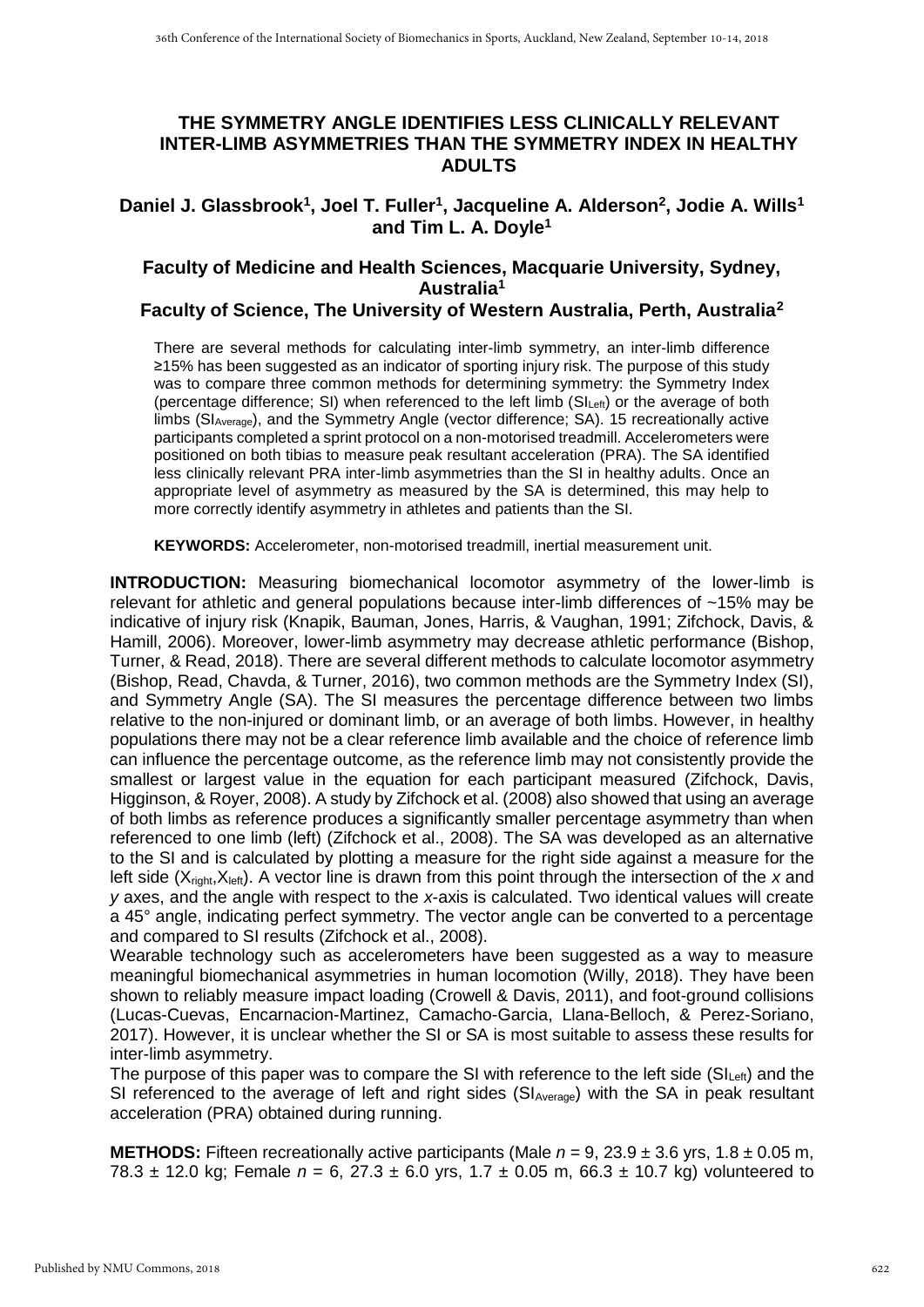participate in this study. Participants were eligible to participate if, at the time of recruitment, they were: 1) aged 18-35 years, 2) free of injury, and 3) able to run without restriction. This study was approved by the Macquarie University Human Research Ethics Committee (ethics protocol number: 5201700532). Written informed consent was received from each participant prior to participation.

Participants were required to attend a total of four sessions, separated by a minimum of 24 hours recovery, over the course of a two-week period. The first three sessions were familiarisation sessions that allowed participants to become accustomed to running on a nonmotorised treadmill (Force 3, Woodway USA, Inc., Waukesha, WI, USA). All data collection occurred during the final session and all running was performed on the non-motorised treadmill. Each session lasted approximately 20 minutes and was identical for both familiarisation and data collection sessions. Participants performed a standardised warm-up consisting of dynamic stretches and two minutes of steady-state running at 50-60% of selfperceived maximal effort. After a 30-60 second standing rest period, participants ran for 60 seconds at 60% of self-perceived maximal effort and then immediately completed a 15 second sprint at 70% of self-perceived maximal effort. The participant then ran for 60 seconds at 60% self-perceived maximal effort as an active recovery. This sequence was repeated four more times, with the sprint efforts of 80%, 90%, 100%, and 100%, respectively. Running at selfperceived maximal effort is a reliable method of setting running speed on a non-motorised treadmill [\(Tofari, McLean, Kemp, & Cormack, 2015\)](#page-3-8). The athlete was tethered to a vertical strut at the rear of the treadmill using a belt and cable so that they remained in place while running on the treadmill belt (belt dimensions: 55 cm wide x 173 cm long) [\(Brown, Brughelli, &](#page-3-9)  [Cross, 2016\)](#page-3-9). Two accelerometers (iMeasureU, Auckland, New Zealand) measuring 40 x 28 x 15 mm and weighing 12 g were used to measure accelerations in three axes (x, y and z) at 500 Hz. The two accelerometers were attached to the distal medial tibial malleolus using velcro straps in accordance with manufacturer recommendations.

Analysis of step-by-step acceleration data for each accelerometer was performed using proprietary software (IMU\_Step, version 1.0, iMeasureU, Auckland, New Zealand). The variable of interest was the PRA for each step during the 100% sprint. Only the best quality 100% sprint effort for each participant was used for analysis. Data from each 100% sprint were visually inspected to qualitatively determine the sprint with highest data quality. For each participant the selected 100% sprint contained a minimum of 19 steps, and a maximum of 32 steps. Distal tibial PRA provides an indication of lower-limb loading, and increased lower-limb loading is often suggested to increase injury risk [\(Crowell & Davis, 2011\)](#page-3-6). Using the mean absolute PRA value for the 100% sprint, the  $SI<sub>left</sub>$  (equation 1),  $SI<sub>Average</sub>$  (equation 2) and SA (equation 3) were calculated [\(Zifchock et al., 2008\)](#page-3-4):

$$
SI_{Left} = \frac{(X_{Left} - X_{Right})}{X_{Left}} \times 100\%
$$
 (1)

$$
SI_{Average} = \frac{(X_{Left} - X_{Right})}{avg(X_{Left}, X_{Right})} \times 100\%
$$
 (2)

$$
SA = \frac{(45^{\circ} - \arctan(X_{Left}/X_{Right}))}{90^{\circ}} \times 100\%
$$
 (3)

Consistent with previous research, the left side was chosen for the SI equation with a single side as a reference value as opposed to the right side [\(Zifchock et al., 2008\)](#page-3-4).

Paired t-tests were used to assess any systematic bias between SI<sub>Left</sub> and SA, and between SI<sub>Average</sub> and SA. Pearson's correlations were calculated to determine the relationship between  $SI<sub>Left</sub>$  and SA, and between  $SI<sub>Average</sub>$  and SA. Consistent with prior research, 15% was used as the threshold for clinically significant asymmetry [\(Knapik et al., 1991;](#page-3-0) [Zifchock et al., 2006\)](#page-3-1). All analysis was completed using SPSS software (version 23, IBM, Armonk, NY, USA). The alpha level was set at 0.05.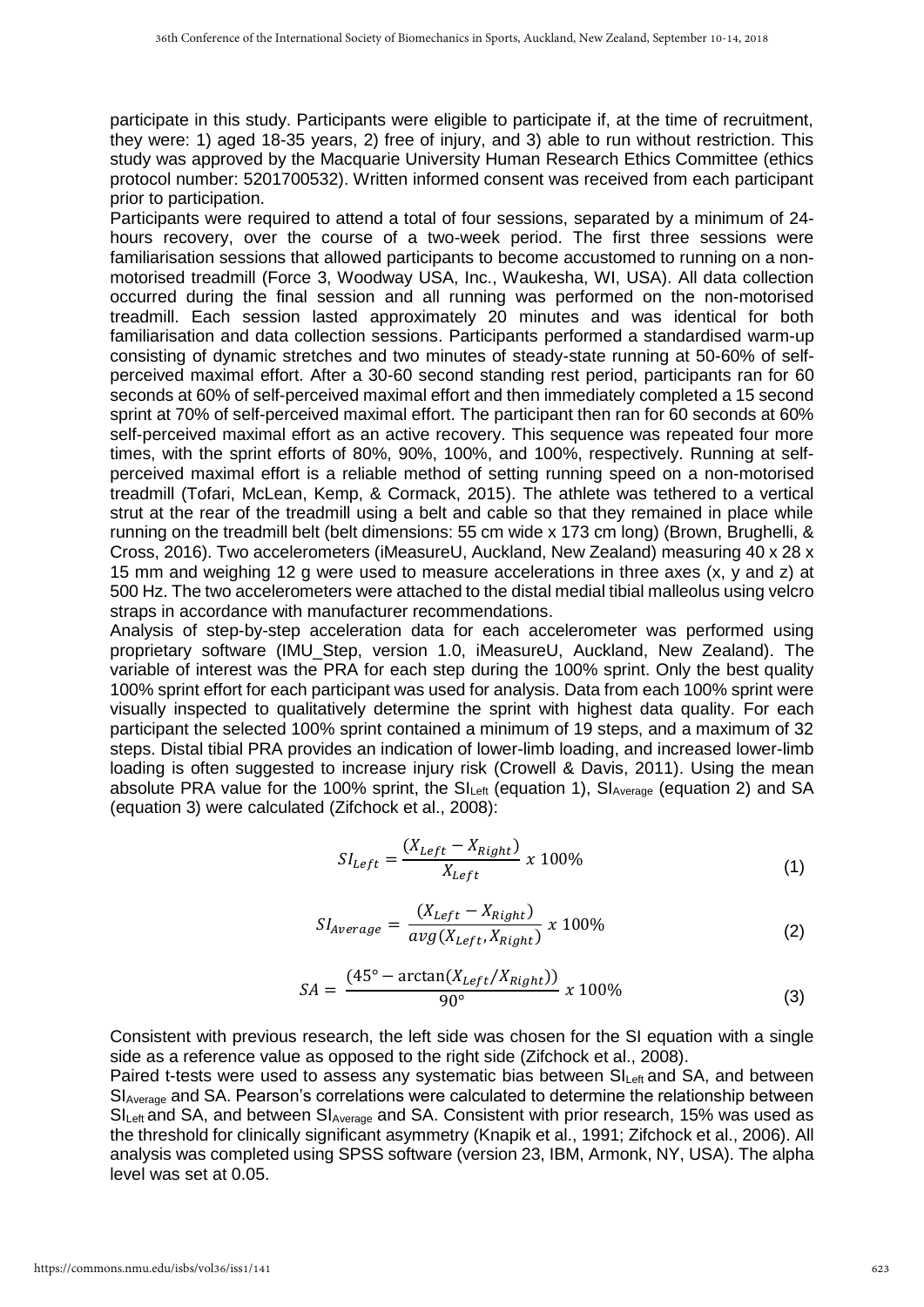**RESULTS and DISCUSSION:** Symmetry results for all participants, the number of participants presenting with a clinically significant asymmetry for each equation, and the difference between the SI<sub>Left</sub> and SA, and SI<sub>Average</sub> and SA symmetry angles are presented in Table 1.

| Table T. Asyllingtry results for each incling for an participatits. |               |                                    |                |
|---------------------------------------------------------------------|---------------|------------------------------------|----------------|
|                                                                     |               |                                    | Difference vs. |
| Equation                                                            | Asymmetry (%) | No. of participants >15% asymmetry | SA (%)         |
| Sl <sub>Left</sub>                                                  | $9.7 \pm 7.6$ | :5                                 | $6.6 \pm 5.2$  |
| SlAverage                                                           | $9.8 \pm 7.6$ | 5                                  | $6.7 \pm 5.3$  |
| SA                                                                  | $3.1 \pm 2.4$ |                                    | Reference      |

**Table 1: Asymmetry results for each method for all participants.** 

SILeft, Symmetry Index with reference to the left side; SIAverage, Symmetry Index with reference to the average of left and right sides; SA, Symmetry Angle. Data are presented as mean  $\pm$  SD.

Significant differences were observed between SILeft and SA (t(14) = 4.927, *p* < 0.001) and between SI<sub>Average</sub> and SA (t(14) = 4.943,  $p < 0.001$ ). The SA was positively correlated with  $SI_{Left}$  (r = 0.989) and  $SI_{Average}$  (r = 1.000) (Figure 1).



**Figure 1: Relationship between Symmetry Angle and Symmetry Index.**

The results of this study support previous research that suggested the SA produces significantly less asymmetry values than the SI, regardless of whether the left limb or average of both limbs is used as a reference [\(Błażkiewicz, Wiszomirska, & Wit, 2014\)](#page-3-10). If only the SI equations were used, this study would have found that one third (5/15) of the participants in this study had a clinically significant asymmetry between limbs. However, if the SA was used, no participants would have been found to have inter-limb asymmetry >15%. Clinical significant asymmetries were not expected because participants were only eligible to take part in this study if they were free of injury and able to run without restriction. However, it is possible that each participant may have presented with a level of inherent inter-limb asymmetry, resulting from their training or sporting history, limb dominance, or leg-length discrepancies [\(Perttunen,](#page-3-11)  [Anttila, Södergård, Merikanto, & Komi, 2004;](#page-3-11) [Sadeghi, Allard, & Duhaime, 1997\)](#page-3-12). Indeed, the mean SI of resultant force metrics during sprinting were 3.9-9.6% in a previous study involving healthy adults [\(Korhonen et al., 2010\)](#page-3-13). As a result, it may not be reasonable to expect that each participant in the present study should be without clinically significant asymmetry between limbs in PRA.

The results of the SA should be interpreted with some caution because a clinically significant asymmetry of >15% may not apply to these results [\(Zifchock et al., 2008\)](#page-3-4). [Knapik et al. \(1991\),](#page-3-0)